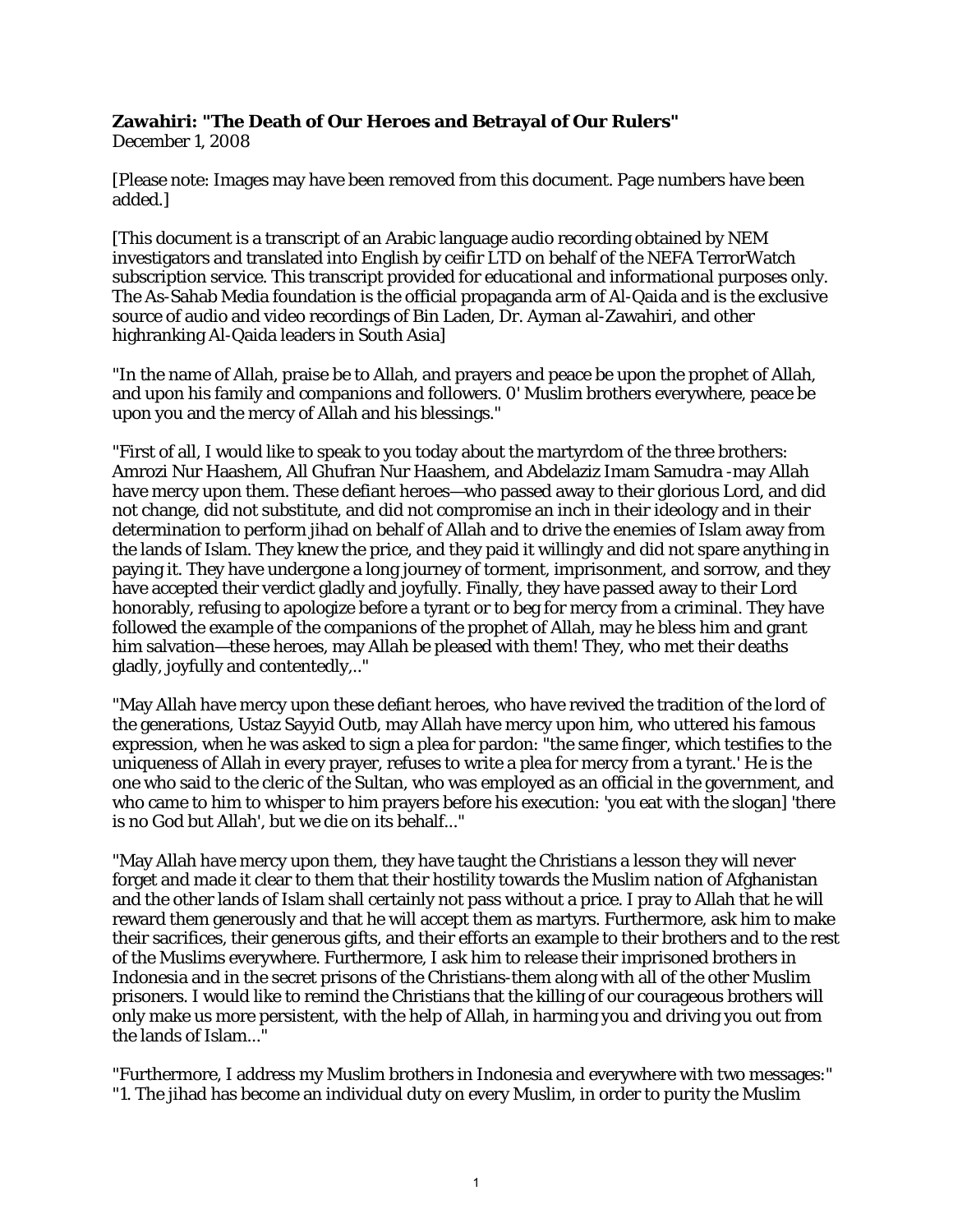lands of their enemies who are waging against therri a new Christian campaign under the leadership of America. The U.S. leads an alliance of the Jews, the West, and the Christians aimed at conquering the lands of the Muslims, pillaging their fortunes, assaulting their sacred rites, occupying their holy places, disgracing their Ouran and their prophet, and altering their ideologies."

"2.) The government of Indonesia, along with the other governments in the Islamic world, are the guardians of the interests of the Christians and the Jews. They are the ones who allow the commerce of corruption and abomination, They are the claw of the Christians in their crusader campaign against Islam and the Muslims."

"As for the second subject I wanted to speak about: it is the poorly-staged 'show' that was arranged by the government of the Saudi [royal] family in the U.N., under the guise of 'a dialogue between the religions.' Alongside them participating at the conference were governments from the Arab and Islamic world, and it served as a public cover for direct negotiations with Israel and to meet openly with the Israeli president... This has demonstrated the dangerous and destructive role that the Saudi [royal] family, their servants, their propagandists, and their clerics play to the detriment of the Muslim nation and its interests. The Saudi [royal] family—who misled the Palestinians during the revolution of 1936, and demanded that they cease their revolt because their allies in the British government would grant them their demands—are still to this day endeavoring to mislead the nation, in order to satisfy those who protect their throne, their larceny, their corruption, and their plundering with their aircraft and fleets. The Saudi [royal] family are the same ones who devised the 'Fez Initiative' and then the 'Arab Initiative' in Beirut in order to acknowledge the legitimacy of Israel and to estrange themselves from the majority of the Palestinians..."

"The Saudi [royal] family are the ones who have not ceased in assuming an imperious attitude against the jihad in Iraq—along with the shaykhs of the 'cardboard' emirates in the Gulf. They have joined with the Americans in establishing and financing the bands of traitors and Awakening movements; they are the ones who supported the parties of collaboration, and their clerics are the ones who delivered fatwahs forbidding [the faithful] from traveling in order to perform jihad in Iraq. The Saudi [royal] family are the ones who have tempted the leaders of Hamm to sign the 'Mecca Agreement', in order to extract from them recognition of international resolutions which acknowledge the legitimacy of Israel and grant her control over the majority of Palestine. The most dangerous thing, which 1 want every Muslim to pay attention to, is the evil role which the clerics of hypocrisy play in the government of the Saudi [royal] family and others of its kind. They are not merely calling for brotherhood with the servants of trees and stories [i.e. pagans] due to a misunderstanding on their part alone, but it has also become clear to anyone who is riot blind that they are spreading these 'fairy-tales' as a service for an American-Zionist plot—which seeks to .destroy the Islamic defense against the Zionist occupation of the lands of Islam. This would be accomplished through recognition of the Zionist entity and a call to cease hostilities towards it, by way of the trick of 'religious dialogue', whose meetings have taken place from Mecca, to Madrid, to New York, and beyond..."

"In the same path walk the shayktis of al-A2har, al-Tantawi, and the mufti of the Egyptian government "Ali Jumah, who attended this comical conference. Both of them have agreed to converse with the Jews, the Christians, and the servants of trees and stones. They attended this international demonstration of hypocrisy, which endeavors to accept the Israeli conquerors as brothers and the owners of Palestine; yet, at the same time, they have refused to protect the female mujahid Wafa Constzintine [a Coptic woman who has converted to Islam, causing clashes between Muslims and Copts in Egypt}, and they have hastened to deliver her to the